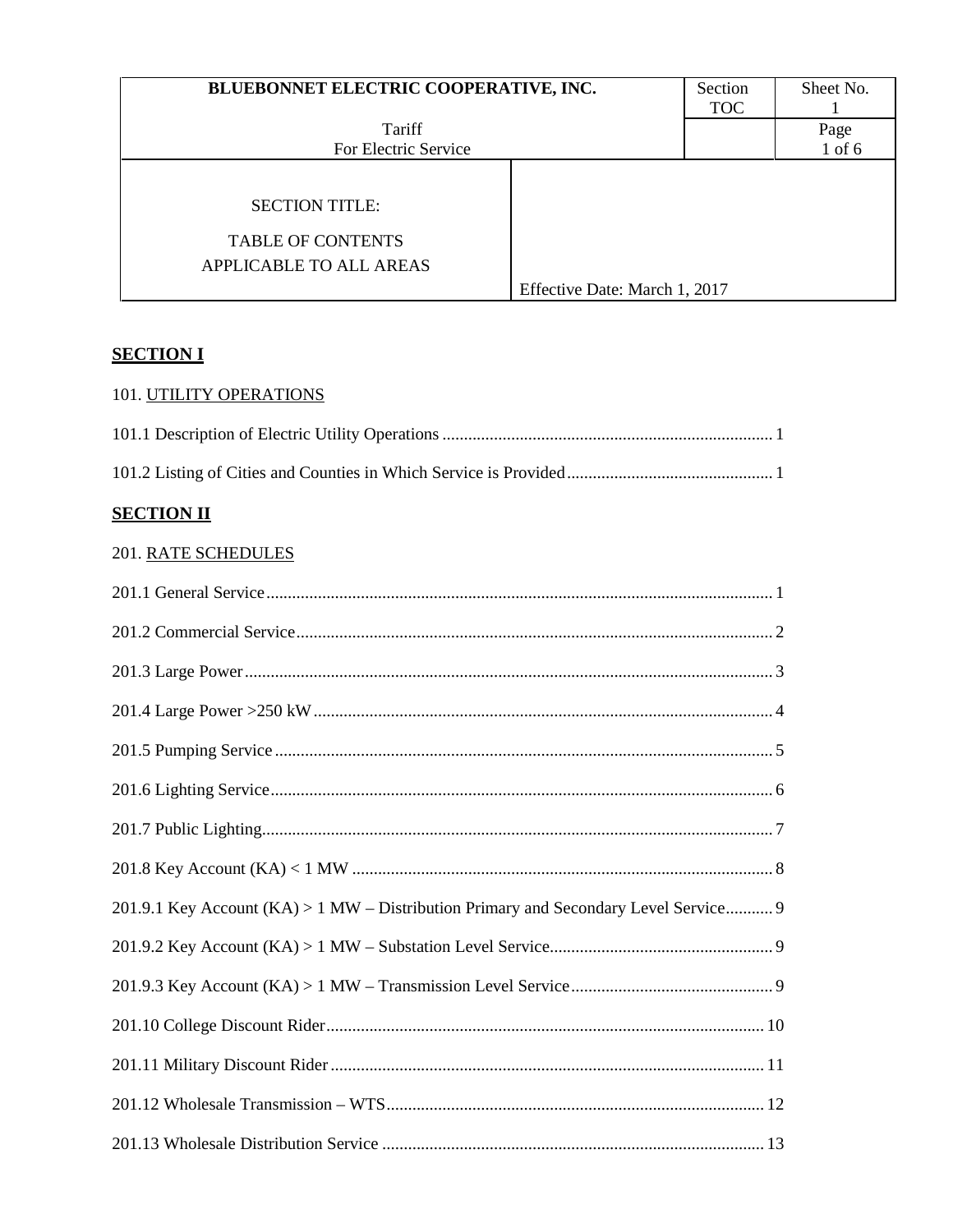| BLUEBONNET ELECTRIC COOPERATIVE, INC.                                        |                               | Section    | Sheet No. |
|------------------------------------------------------------------------------|-------------------------------|------------|-----------|
| Tariff                                                                       |                               | <b>TOC</b> | Page      |
| For Electric Service                                                         |                               |            | $2$ of 6  |
| <b>SECTION TITLE:</b><br><b>TABLE OF CONTENTS</b><br>APPLICABLE TO ALL AREAS | Effective Date: March 1, 2017 |            |           |

| 202. BILLING ADJUSTMENTS |
|--------------------------|
|                          |
|                          |
|                          |
|                          |
|                          |
|                          |
| <b>SECTION III</b>       |
| 301. GENERAL POLICY      |
|                          |
|                          |
|                          |
|                          |
|                          |
|                          |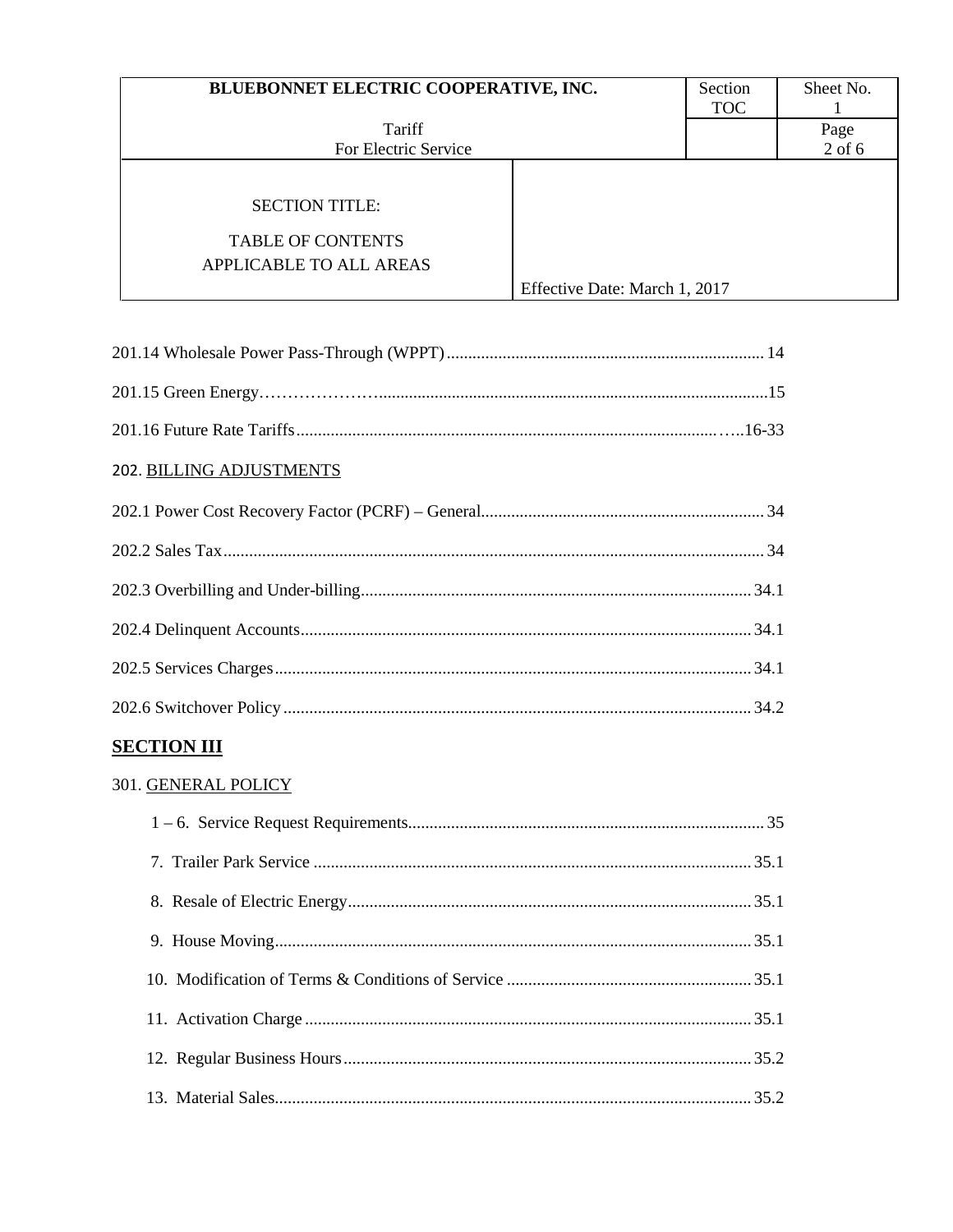| BLUEBONNET ELECTRIC COOPERATIVE, INC.                                        |                               | Section<br><b>TOC</b> | Sheet No.      |
|------------------------------------------------------------------------------|-------------------------------|-----------------------|----------------|
| Tariff<br>For Electric Service                                               |                               |                       | Page<br>3 of 6 |
| <b>SECTION TITLE:</b><br><b>TABLE OF CONTENTS</b><br>APPLICABLE TO ALL AREAS | Effective Date: March 1, 2017 |                       |                |

| 302 METERS                            |
|---------------------------------------|
|                                       |
|                                       |
|                                       |
|                                       |
|                                       |
|                                       |
|                                       |
| 304 BILLING                           |
|                                       |
|                                       |
|                                       |
|                                       |
|                                       |
|                                       |
|                                       |
| 305 DISCONNECTION OF ELECTRIC SERVICE |
|                                       |
|                                       |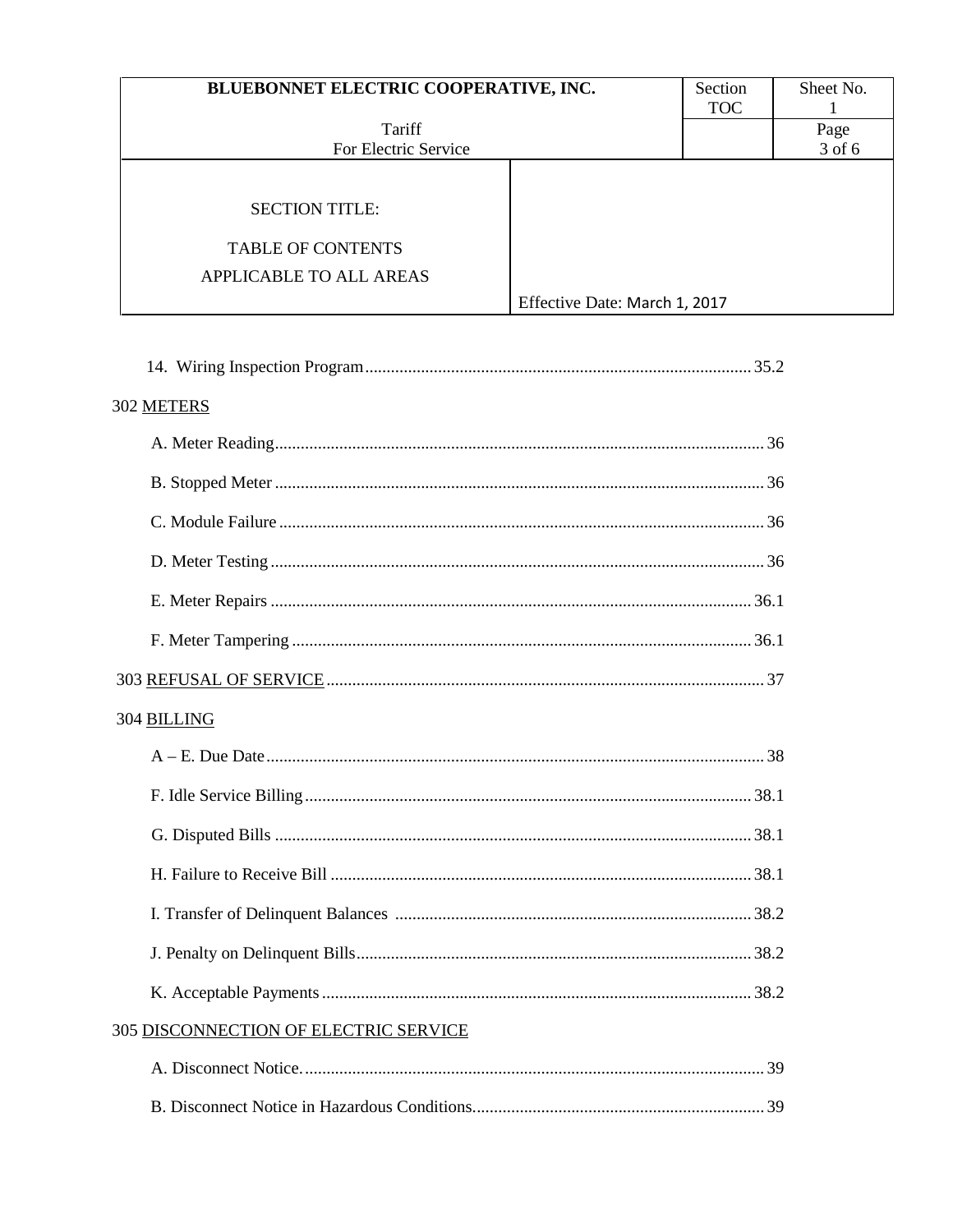| BLUEBONNET ELECTRIC COOPERATIVE, INC.                                        |                               | Section<br><b>TOC</b> | Sheet No.      |
|------------------------------------------------------------------------------|-------------------------------|-----------------------|----------------|
| Tariff<br>For Electric Service                                               |                               |                       | Page<br>4 of 6 |
| <b>SECTION TITLE:</b><br><b>TABLE OF CONTENTS</b><br>APPLICABLE TO ALL AREAS | Effective Date: March 1, 2017 |                       |                |

| Interference with Service of Other Members |
|--------------------------------------------|
|                                            |
|                                            |
|                                            |
| 306 ESTABLISHMENT OF CREDIT                |
| 1. Permanent Residential Applicants        |
|                                            |
|                                            |
| & Industrial Applicants                    |
|                                            |
|                                            |
|                                            |
|                                            |
|                                            |
|                                            |
|                                            |
|                                            |
|                                            |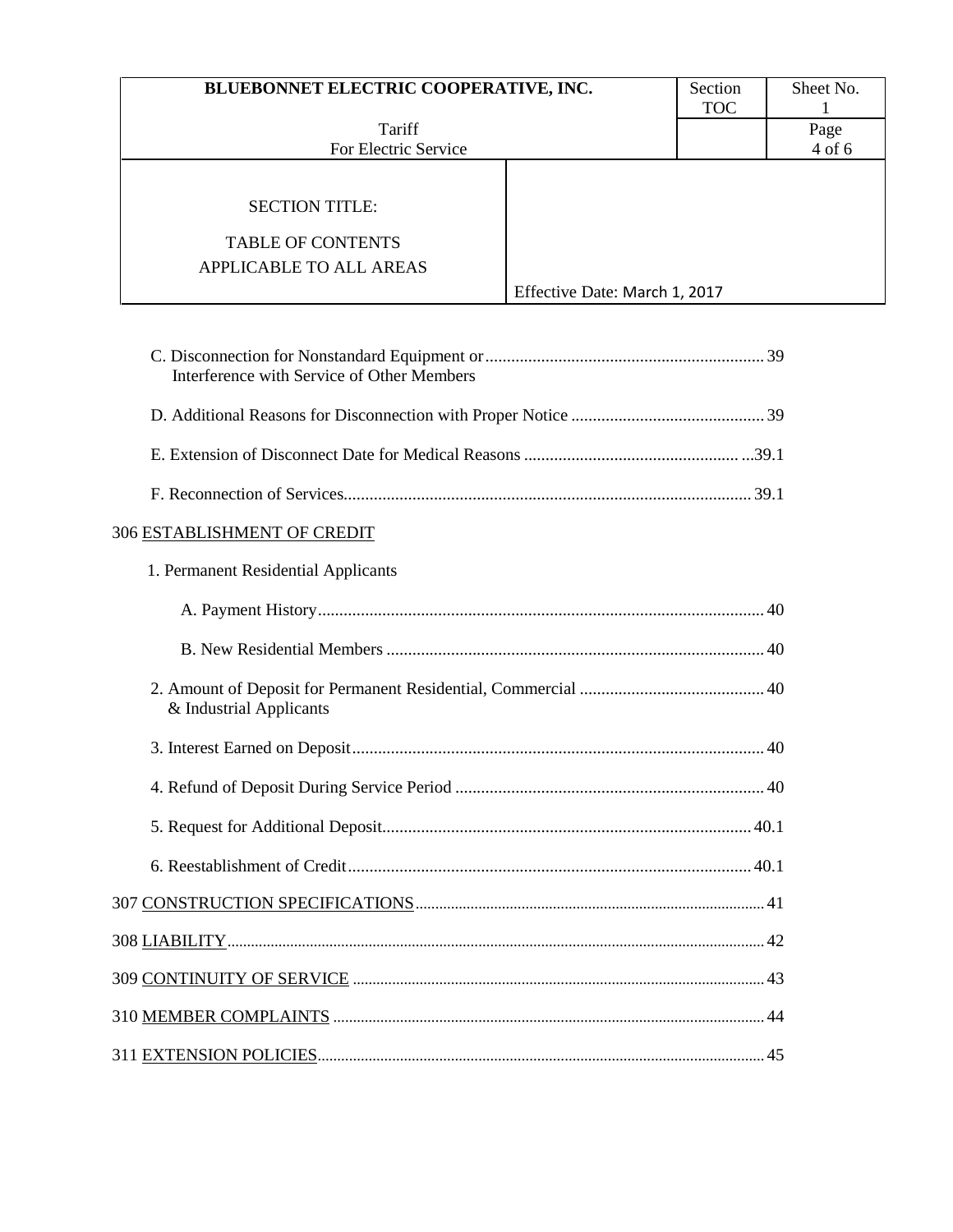| BLUEBONNET ELECTRIC COOPERATIVE, INC.                                               |                               | Section<br><b>TOC</b> | Sheet No.      |
|-------------------------------------------------------------------------------------|-------------------------------|-----------------------|----------------|
| Tariff<br>For Electric Service                                                      |                               |                       | Page<br>5 of 6 |
| <b>SECTION TITLE:</b><br><b>TABLE OF CONTENTS</b><br><b>APPLICABLE TO ALL AREAS</b> | Effective Date: March 1, 2017 |                       |                |

| <b>B.</b> |                                                                     |
|-----------|---------------------------------------------------------------------|
|           | C. General Service/Residential & Single-Phase Commercial Service 45 |
|           |                                                                     |
| Ε.        |                                                                     |
| F.        |                                                                     |
|           |                                                                     |
|           |                                                                     |
| I.        |                                                                     |
| J.        |                                                                     |
|           |                                                                     |
|           | 313 OBTAINING INTERCONNECTION                                       |
|           |                                                                     |
| B.        |                                                                     |
| C.        |                                                                     |
|           |                                                                     |
| E.        |                                                                     |
| F.        |                                                                     |
|           |                                                                     |
|           |                                                                     |